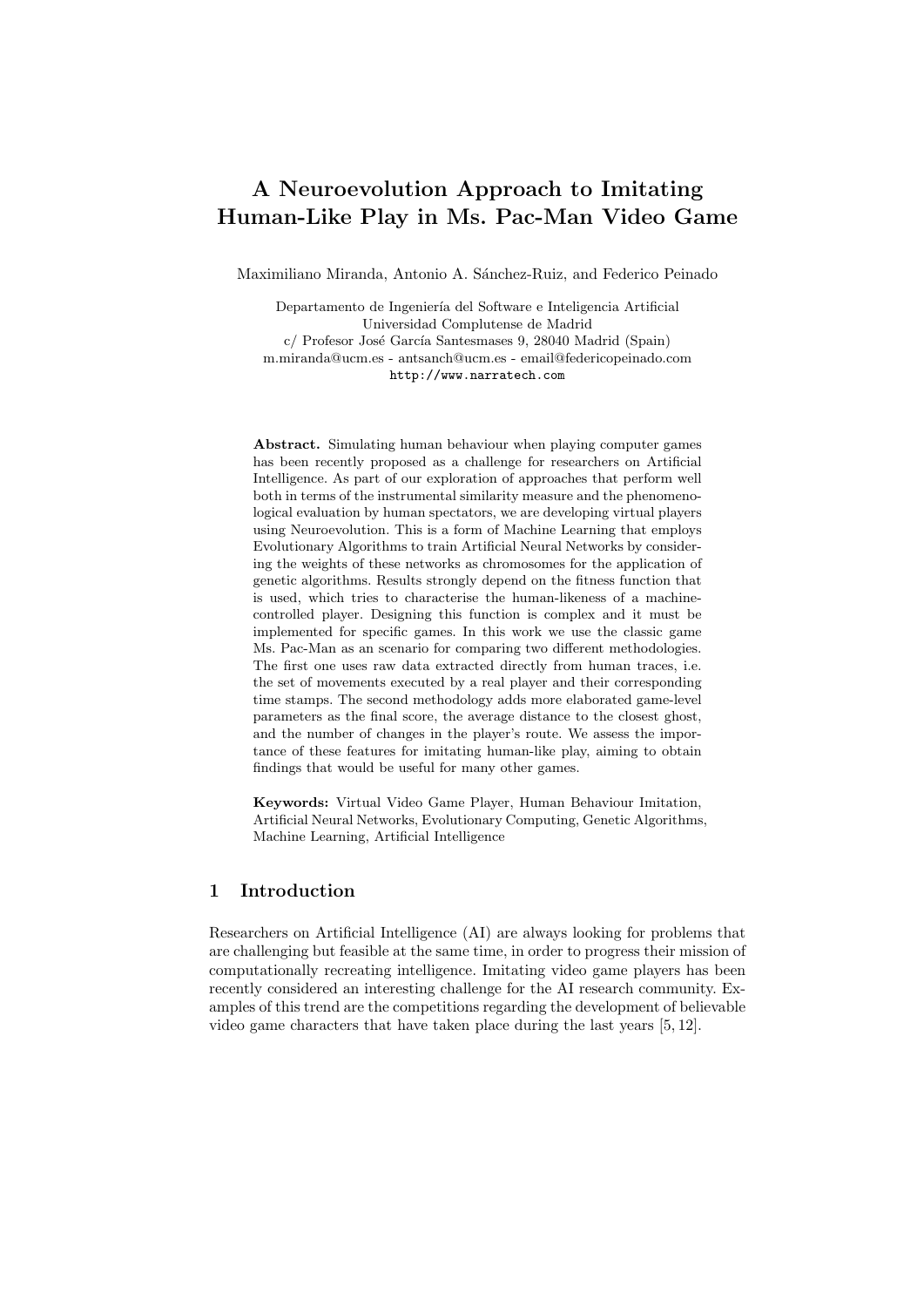In the Digital Game Industry there is a widespread assumption that wherever there is a machine-controlled character, the game experience will benefit from this character to be controlled by the computer in a less robotic and more humanlike way. For this reason, player modelling in video games has been a increasingly important field of study, not only for academics but for professional developers as well [13].

Human-like bots, as they are also called, can not only be used to confront the human player, but also to collaborate with him or to demonstrate how to succeed in a particular game level to help players who get stuck. It seems clear that these demonstrations will be more useful if the bot imitates a human style of playing. In fact, this last application has shown a great potential: there has been a very important growth in the consumption of gaming videos during the last years and 95% of people who plays video games watch also gaming videos online [3]. There is a great interest in watching how other people play, either to learn how a particular game works (how to improve some skills, how to solve a particular puzzle, etc.), just for mere entertainment, or as business and mass spectacle (e.g. the so-called electronic sports).

Another possible application of human-like bots can be focused on the testing phase in video game production process. These bots could be used to check that the game levels have the right difficulty, that none of them are "broken" by design, or even to find completely new ways for solving a puzzle. In case of procedural generation of levels, a human-like bot could help us to select which ones are the best to be played for real people.

The goal of this work is to develop a human-like virtual player that, as it will be explained later, has been developed using the Neuroevolution approach, i.e. evolving an artificial neural network with the purpose of knowing what moves to chose for automatically playing an action video game. This approach has proved successful for training bots of classic games as Super Mario Bros [8]. In our case, we will use another classic arcade game, Ms. Pac-Man, using a Java version specifically designed for the development of bots that we have tested in previous experiments [7].

The rest of the paper is organised as follows. Next section reviews other works related to the simulation of human players. In Section 3 the features of our testbed and problem domain, Ms. Pac-Man vs Ghosts, are explained in detail. Section 4 outlines our modelling process of the game state. Section 5 explains how do we obtain the training set and what features do we select for the machine learning process. Our neuroevolutive algorithm is presented in the Section 6 and the results of our experiments appear and are discussed in Section 7. Finally Section 8 summarises our conclusions about this first attempt of using the approach for creating player bots for Ms. Pac-Man.

## 2 Related Work

As a sub-field of Computer Science especially related to AI, Machine Learning aims to gives computers the ability to learn by themselves, not following the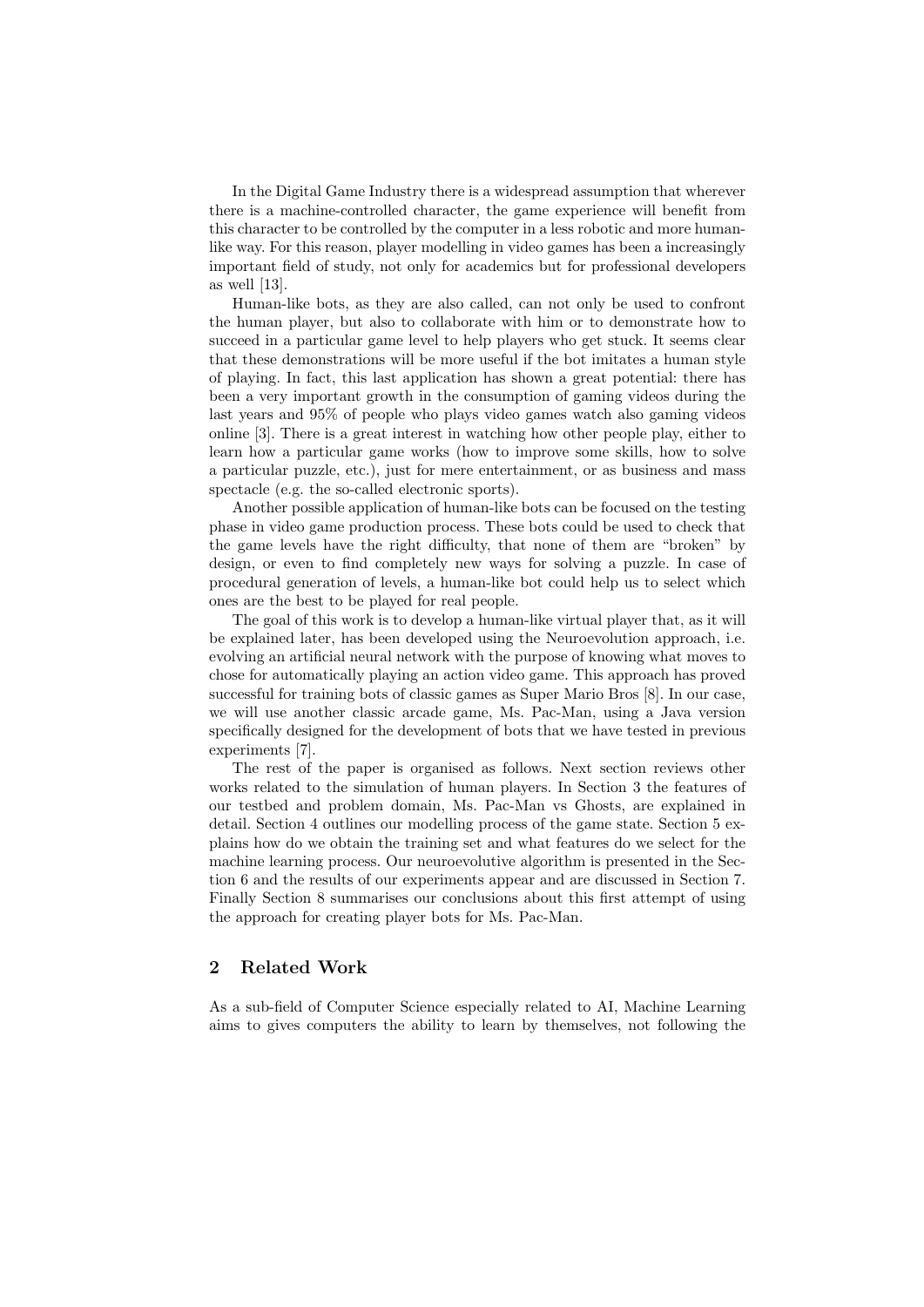instructions of a static program. It includes the study and construction of algorithms that can make predictions on data, building a computational model that relates inputs with predictions or decisions in the form of outputs.

Neuroevolution (NE) is a form of machine learning that employs an Evolutionary Algorithm (EA) to train an Artificial Neural Network (ANN) [9] by considering the weights of the ANN as the chromosomes of the EA.

Regarding the imitation of human behaviour in video games, there is plenty of work that could be categorised into direct and indirect imitation [11].

In direct imitation developers use supervised learning in order to associate the state of the controller with the actions the human player takes given the game state. This imitation approach seems to be the most popular and its main problem is the generalization of previously unseen situations which leads to controllers that perform worse than the player whose traces were used in the supervised learning. The main cause is this training aiming to repeat the same decisions of the player given the same (or similar) state of the game, and not playing "well" in terms of game goals.

Indirect imitation tries to measure certain properties of the player's behaviour, then using some form of reinforcement learning the algorithm optimise a fitness function that measures the human-likeness of a controller behaviour.

NE seems to perform well both in terms of the instrumental similarity measure and the phenomenological evaluation by human spectators when imitating human playing style in games like Super Mario Bros [8]. However, in order to use NE to imitate human behaviour, we need to design a fitness function to characterise the human likeness of the automatic game controller. These fitness functions are domain dependent and not easy to define. In this work we take the first steps towards choosing an appropriate set of features for this fitness function.

In games with a restrained number of player outputs and a discrete set of actions, controllers which implement indirect imitation like NE and dynamic scripting perform better than those that implements direct imitation, both in convincing human observers as well as in a raw score [8].

## 3 Ms. Pac-Man vs. Ghosts

Pac-Man is an arcade video game produced by Namco and created by Toru Iwatani and Shigeo Fukani in 1980. Since its launch it has been considered as an icon, not only for the video game industry, but for the twentieth century popular culture [4]. In this game, the player has direct control over Pac-Man (a small yellow character), pointing the direction it will follow in the next time-step (up, down, left or right). The level is a simple maze full of white pills that Pac-Man eats gaining points. There are four ghosts with different behaviours trying to capture Pac-Man, causing it to lose one of its lives. Pac-Man initially has three lives and the game ends when the player looses all of them. In the maze there are also four special pills, bigger than the normal ones, which make the ghosts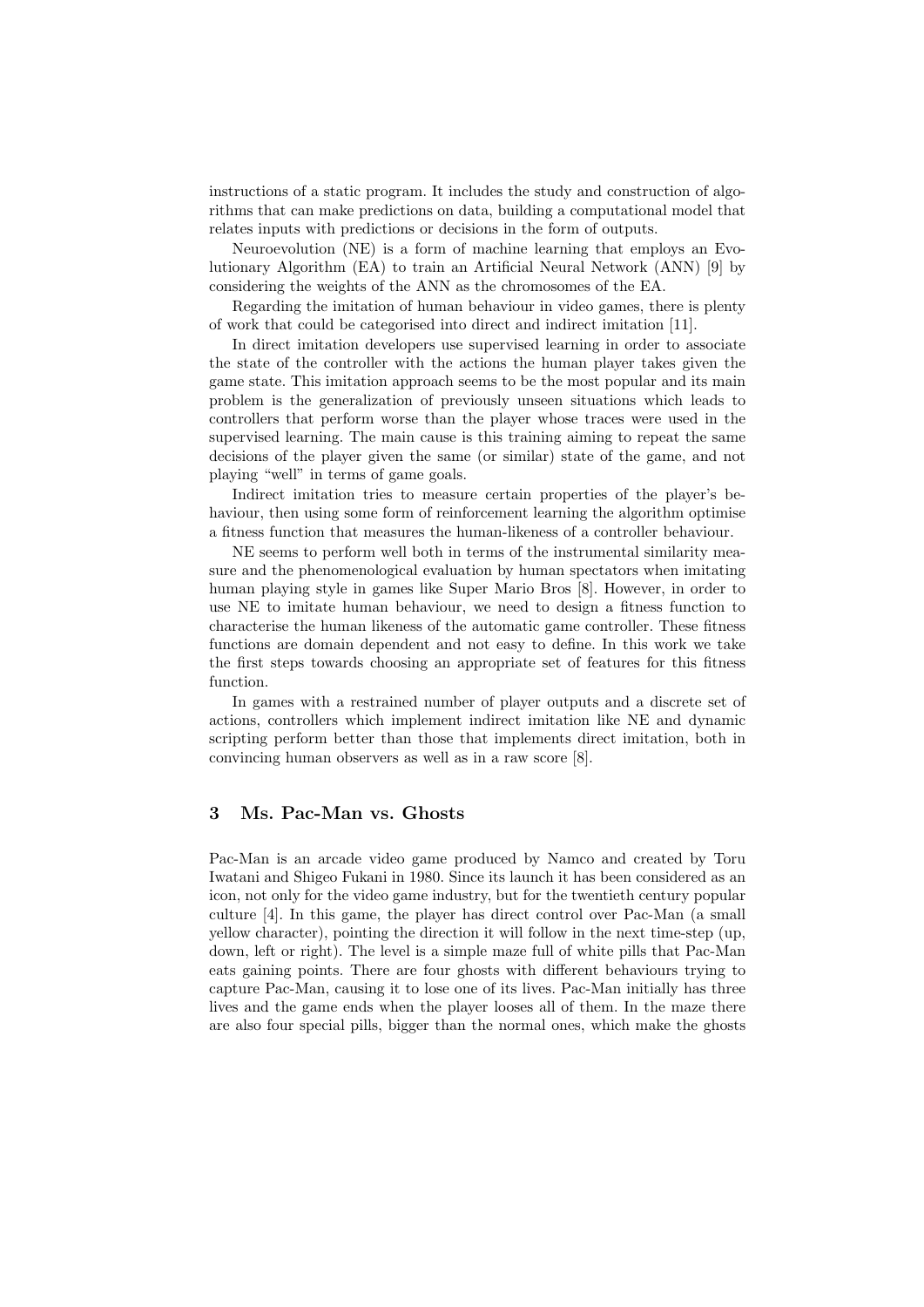

Fig. 1. An screenshot of Ms. Pac-Man vs. Ghosts

to be "edible" during a short period of time. Every time Pac-Man eats one of the ghosts during this period, the player is rewarded with several points.

Two years after the release of the original Pac-Man video game, Midway Manufacturing Corporation (distributors of the original version of Pac-Man in the USA) produced the next version of the game: Ms. Pac-Man. This version of the game introduced a female protagonist, Ms. Pac-Man, and some changes in the gameplay: the game is slightly faster than the original one and, in contrast with the prequel, the ghosts do not have a deterministic behaviour, being their path through the maze not predefined [6].

Ms. Pac-Man vs Ghosts (Figure 1) is a new implementation of the game that provides a Java API to easily developing bots to control both the protagonist and the antagonists of the game, allowing a full access to the game logic and internal structures. In fact, there have been several academic competitions during the recent years (for example in the CIG conference) to build bots with the obvious goal of maximising the score. These bots are able to obtain very high scores but their behaviour is usually not very human. For example, these bots can compute optimal routes taking into account the speed of the ghosts and pass very close to them while human players tend to keep more distance and avoid potential dangerous situations.

The decision of using Ms. Pac-Man as our testbed game is mainly due to three factors. Firstly the game presents a discrete state space and the number of actions required by the player is quite limited (continuous movement in only four possible directions). Secondly, we assume that this game is sufficiently different to already explored platform video games as Super Mario Bros, since the movement of the characters is not limited to one axis (plus jumping) but in a two-dimensional maze, the levels are designed with a labyrinthine structure with linear paths (in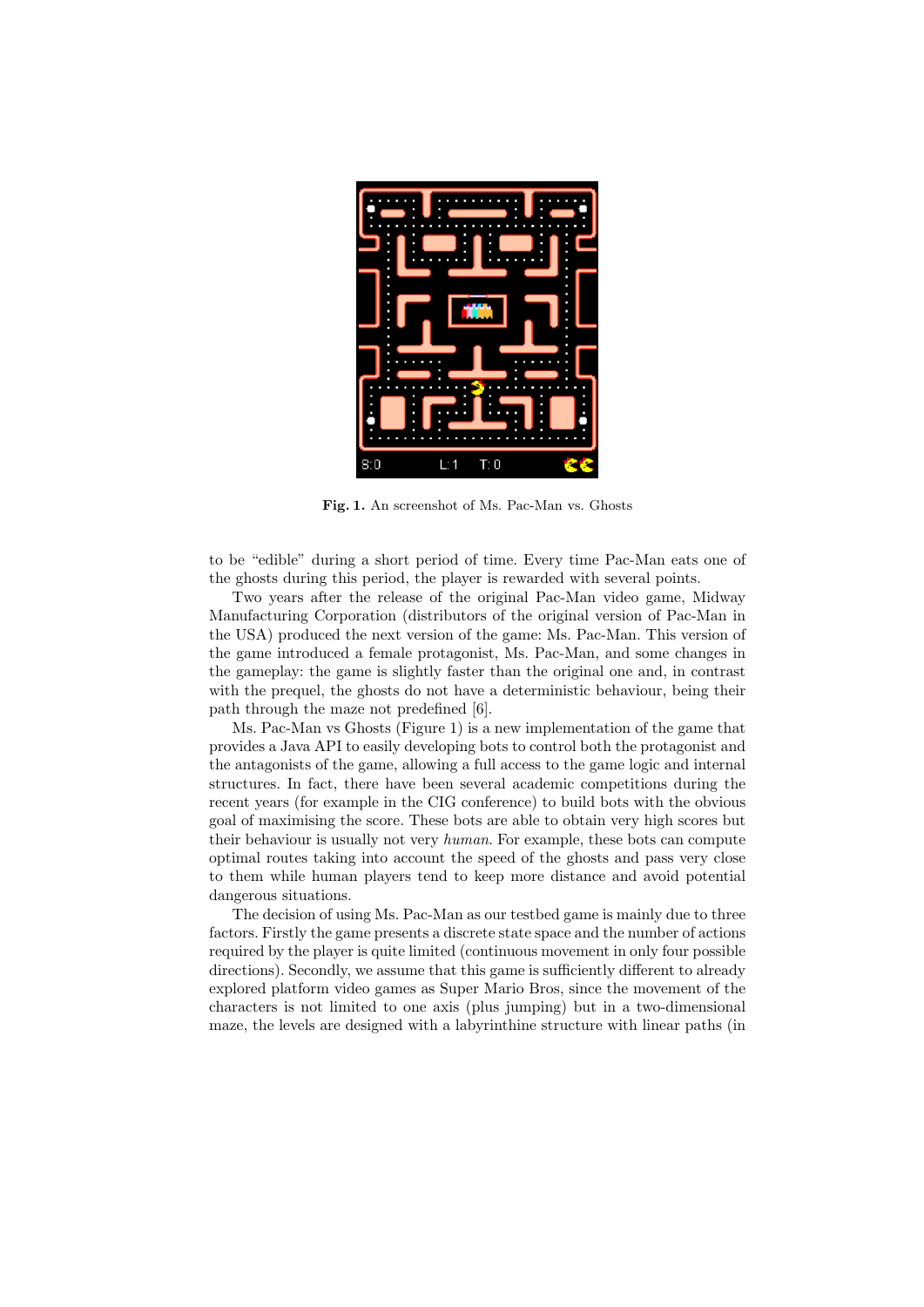

Fig. 2. Any visible tile of the maze internally contains up to 7 nodes.

which only "fits" one character on the way), and there are persistent enemies that chase the player with a non deterministic behaviour. Finally, as it was previously mentioned, we have already worked with this game before [7] and we are familiar with the implementation of this type of bots.

# 4 Game State Representation

The API of Ms. Pac-Man vs. Ghosts represents the state of the game as a graph in which each node corresponds to a passable region of the maze (a square of 2 x 2 pixels). Each node can be connected to up to other four nodes, one in each direction (north, east, south and west), and can contain a small pill, a big pill, one or more ghosts, Ms. Pac-Man herself or nothing at all (i.e. the node represents an empty portion of the maze). Note that the graph only contains passable regions, so the walls of the maze are never represented, i.e. there are no edges connecting passable nodes to "wall nodes". The full graph representing the state of the game contains 1293 nodes.

Although this graph representation is useful to compute routes for the characters using the A\* algorithm, it also provides an excessive level of detail. In order to facilitate learning, we decided to simplify the game state using a tiledbased representation in which each tile corresponds to a screen region of 8 x 8 pixels. One tile can contain either 4 nodes on one side (upwards or side to side) or 7 nodes (see Figure 2): 3 in the base, 3 upwards and 1 shared in the corner. Pills are located always in the center of the tiles (corresponding to the left-bottom corner node, the purple one in the Figure 2) and separated by 4 nodes so that every game cycle Ms. Pac-Man moves one node and every four moves in the same direction Ms. Pac-Man advances one tile. This way the whole maze can be represented as a grid of  $26 \times 29$  tiles (see Figure 3) where some of them represent walls and other are passable. Each tile, in turn, can contain a pill, a wall, one or more ghosts, Ms. Pac-Man or an empty space. We think that this simplified state representation not only reduces the number of different states to consider to a great extend, it is also closer to the human perception of the maze.

In order to reduce even more the number of possible states, in every game cycle we will only consider a small window of tiles around the player (see Figure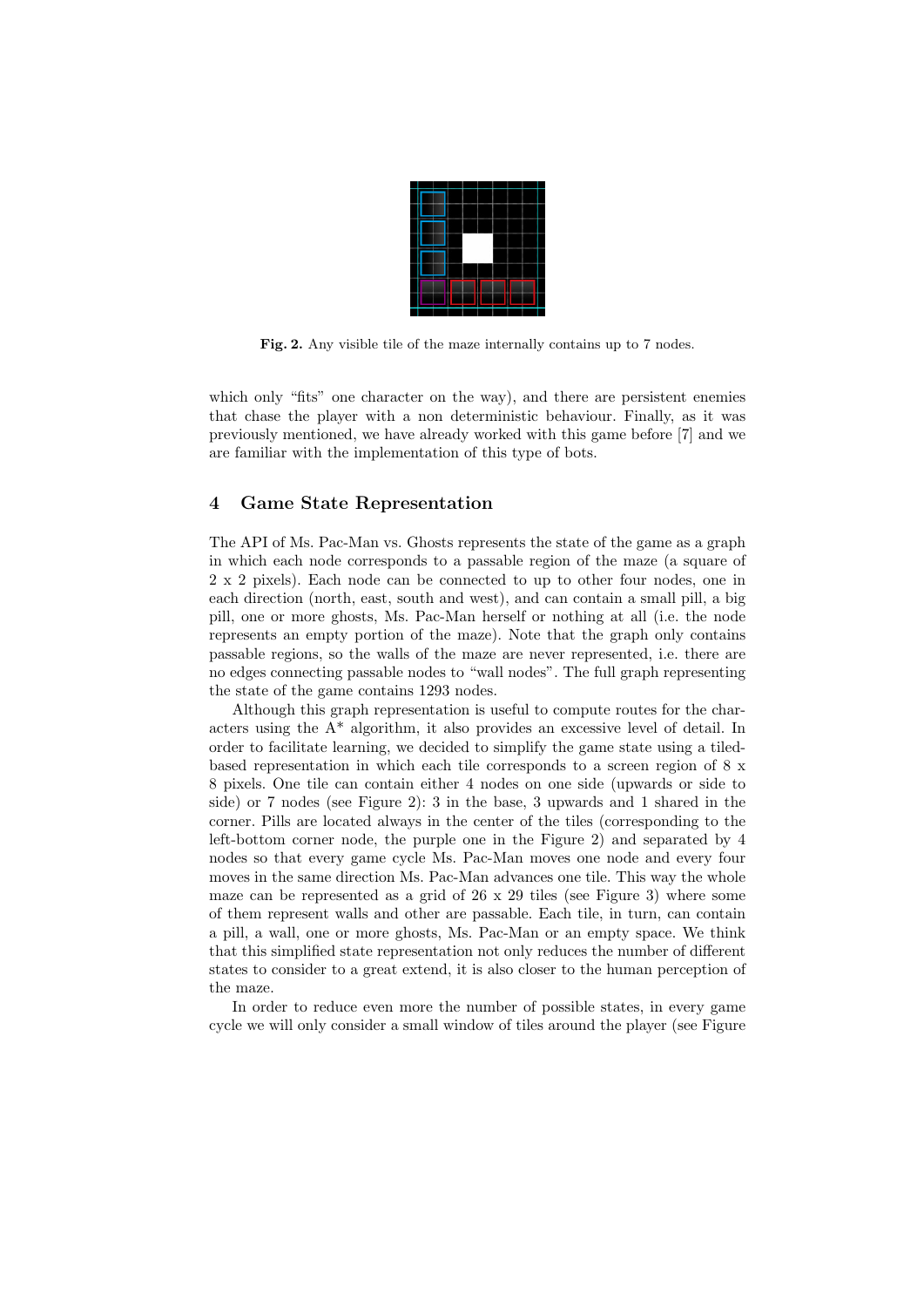

Fig. 3. The whole maze modelled as a grid of 26 x 29 tiles.

4). This approach has proven successful in previous works with artificial neural networks in Pac-Man [2] and it is based on the intuition that the content of nearby tiles is more important and therefore has more influence on the player's decisions. In our experiments we use a 7 x 7 tiles window centered on Ms. Pac-Man.

We keep record of three binary parameters for each tile in the window: (1) if the cell is accessible (not a wall), (2) if there is a pill on it (big or small does not matter) and (3) if there is a non-edible ghost in the cell, (edible ghosts are currently ignored because they are not seen as a danger). Thus, we need 7 x 7 x 3 binary parameters to represent the current game state. Note that even working with this simplified representation the number of potential different states is quite big.

# 5 Training Set and Feature Selection

In order to train our bot to play like a human player, we asked a particular player to play 100 different games. Each game trace contains an exhaustive representation of the game state every cycle so that the games can be reproduced anytime (a normal game takes around 1200 cycles and there are 254 different parameters to consider in each cycle).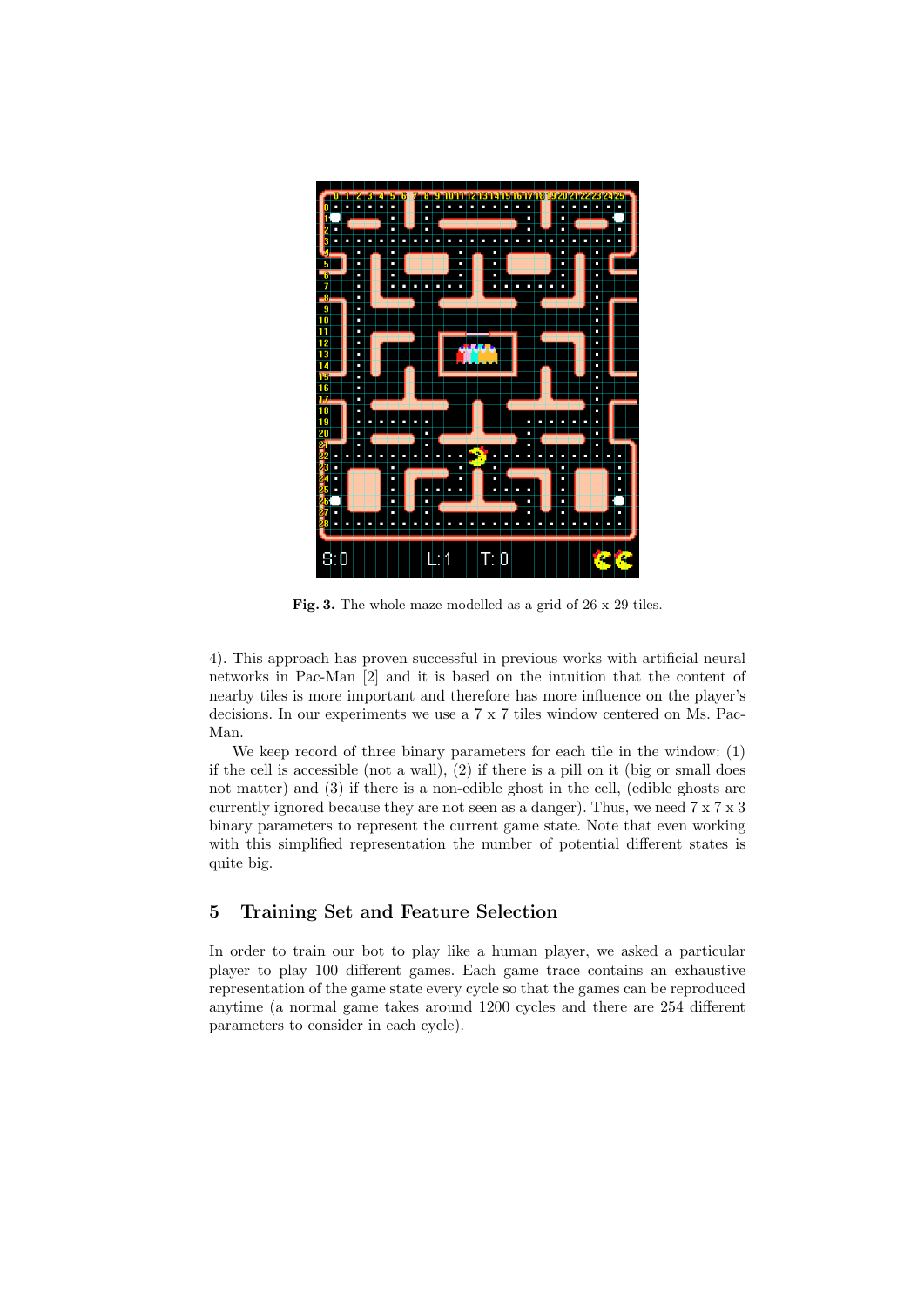

Fig. 4. The state representation is a 7 x 7 tiles window centered on Ms. Pac-Man.

Game states in consecutive cycles are very similar, so we decided to consider only some of them in our training set. In particular, we collect a new game state each time the player changes of tile or changes his direction. That way, from the 100 game traces we extract 34000 game states represented as a 7 x 7 tiles window and for each state we store the direction in which the player was moving.

This way, we can use any supervise machine learning algorithm in order to learn the "right" direction given a game state. This approach is known as a direct imitation strategy and, as we already explained has the problem of generalising the decision-making knowledge to deal with new unseen situations.

To complement the previous training set we also extracted some other parameters at the game level to characterise the style of the player with a higher level of abstraction. These parameters try to measure the behaviour of the player looking at whole games instead of looking at the particular moves:

- Game duration: Until the first level is cleared or the player loses three lives.
- Average distance to the closest non-edible ghost: It measures the risk the player is willing to take.
- Average score per second: It measures the number of pills collected and ghosts eaten.
- Number of direction changes per second: It defines different playing styles.
- $-$  Number of ghosts eaten by Ms. Pac-Man in the game: It measures the player aggressiveness.

Different players will be characterised by different values of these parameters. For example, if the second parameter is very low you could say that the player is playing with recklessness because during the game he does not keep a wide distance from the ghosts. Or if this parameter is low, and also the fifth parameter (number of ghosts eaten) is quite big, one could say that the player is quite aggressive.

These high level parameters will let us to implement a mix strategy in which part of the fitness function depends on direct imitation and other part depends on reproducing playing styles using an indirect approach.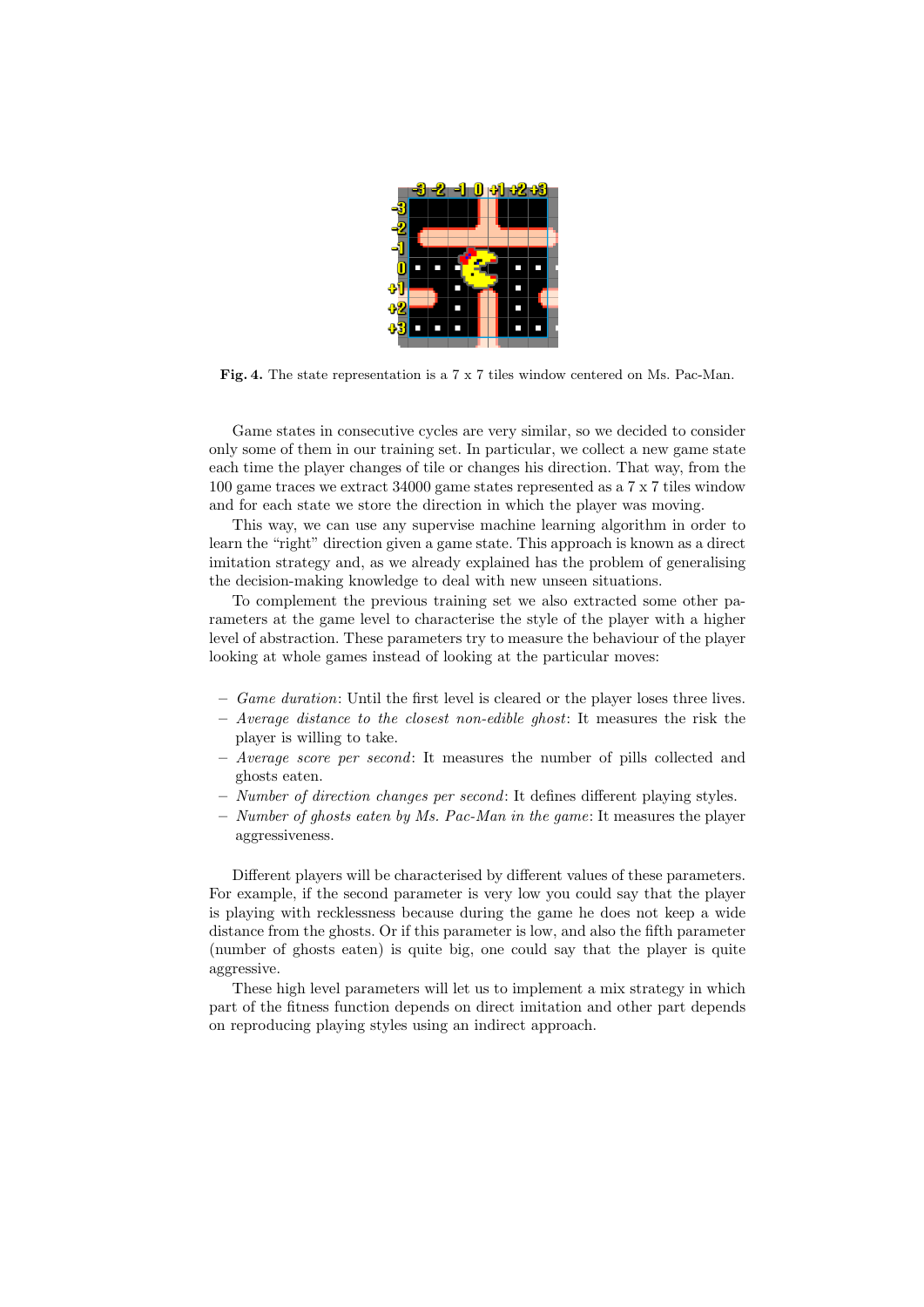#### 6 Neuroevolutive Algorithm

Our bot is based on an ANN implemented using Neuroph [1], an open source Java neural network framework. A multi-layer perceptron with a single hidden layer and a sigmoid transfer function was used because it is a configuration that has been proved successfully previously [2].

The input of the network is based on the game-state window previously described, in this way the input layer is formed by 7 x 7 x 3 neurons (7 x 7 cells, and 3 parameters per cell), it has one hidden layer with 7 x 7 neurons and the output layer has 4 neurons, representing each of the directions Ms. Pac-Man can move. The direction of the bot is chosen based on the output neuron with the greatest value. The total number of weights in the network is 7452.

We used three different approaches to train the ANN: back-propagation, neuroevolution with a fitness function based on direct imitation and neuroevolution with a fitness function extended with game-level parameters. In the first two approaches we used the training set extracted from the 100 games played by the human player. The precision of the network was computed as the ratio between the number of times the ANN chose the same direction than the human player and the total number of game states in the training set.

The evolutionary algorithm used in this work for the last two approaches is a genetic algorithm (GA) developed in Java to operate directly with the Ms. Pac-Man vs ghosts API. This algorithm implements a codification based on floating points genes for the chromosome of the individuals, so every chromosome in the population represents a different ANN for its genes correspond to the weights of this ANN. At the beginning the GA initialise a population with 200 individuals, all of them created with random genes. In each generation, we use the usual genetic operators (selection, crossover, mutation and replacement) to produce new individuals, we evaluate them using a fitness function and discard the worst. This process is repeated 500 times.

The operators used in the experiments of this work were:

- $-$  Selection by tournament: 10 individuals of the population are selected randomly. Among these individuals the one with the better fitness value is selected.
- $-$  Plain Crossover: 2 descendants are generated. For every gene in the chromosome, the value of the gene of the descendant in the position  $i$  is chosen randomly in a range defined by the genes of the progenitors that are located in the same position.
- $-$  *Mutation by interchange*: Randomly the  $1\%$  of the genes are selected and mutates and their values are interchanges.
- $-$  Substitution of the worse: The descendants replace the individuals with worse fitness from all the population.

We use two different fitness functions to evaluate the human-likeness of the bot: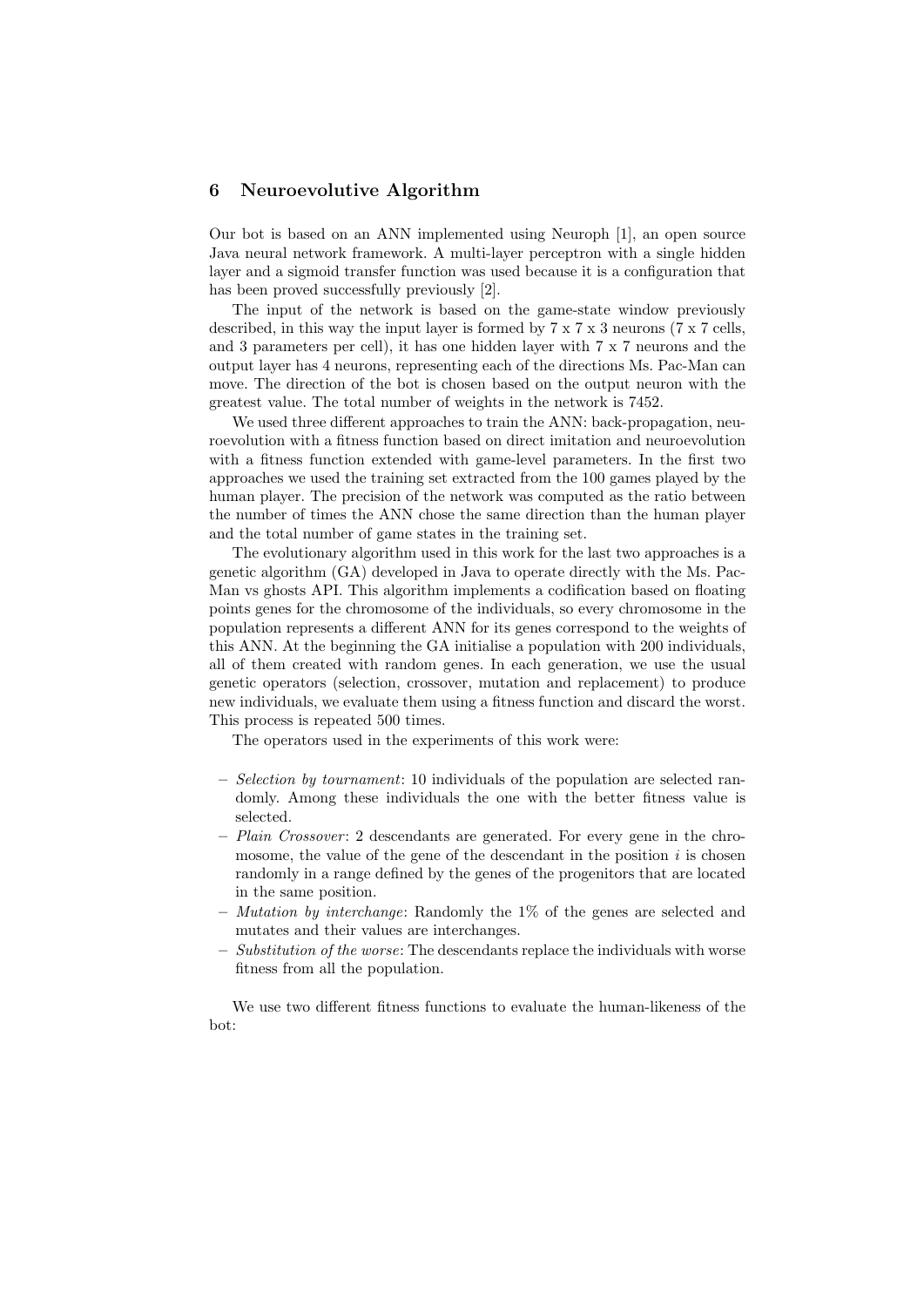

Fig. 5. Evolution of the NE algorithm using cross-validation with the ANN.

- The first one transforms each individual into an equivalent ANN and evaluates the number of times the ANN produces the same direction than the human in each game state from the training set (precision value  $P_1$ ).
- The second fitness function, besides computing  $P_1$ , also plays 50 new games measuring the values of the high level parameters described in the previous section and computes a second precision value based on the mean squared error between the values obtained by the bot and the values obtained by the human player (precision value  $P_2$ ). The final fitness value of the individual is computed as lineal combination of the 2 precision values. Initially in our experiments we assigned the same importance to both of them (50-50). Note that using different weights we can give more importance to the direct imitation approach or to the indirect one, and in the future we plan to study how that affects the behaviour of the bot.

#### 7 Results and Discussion

The results of our experiments are summarized in Figures 5, 6, 7 and 8.

The precision of the ANN with back-propagation using cross-validation with the training set of the 100 human games in 100 iteration is approximately 50%. Using NE, the precision of the system after 500 generations is 60% (see Figure 5), representing a 20% improvement over back-propagation.

Using only the high level parameters obtained by the bot implemented for the fitness function produced very poor results: %32 precision (see Figure 6).

When we combine NE with high-level parameters (HL Params) and a virtual player (50% ANN precision  $+$  50% quadratic error of the HL Params obtained by the bot) precision is close to 40%. The Figure 7 shows the evolution of the NE algorithm with the final values (after adding the two fitness values), and the Figure 8 shows the evolution with the different fitness values disaggregated (as can be seen, the ANNs cross-validation is considerably better than the fitness obtained by the bot and the HL Params).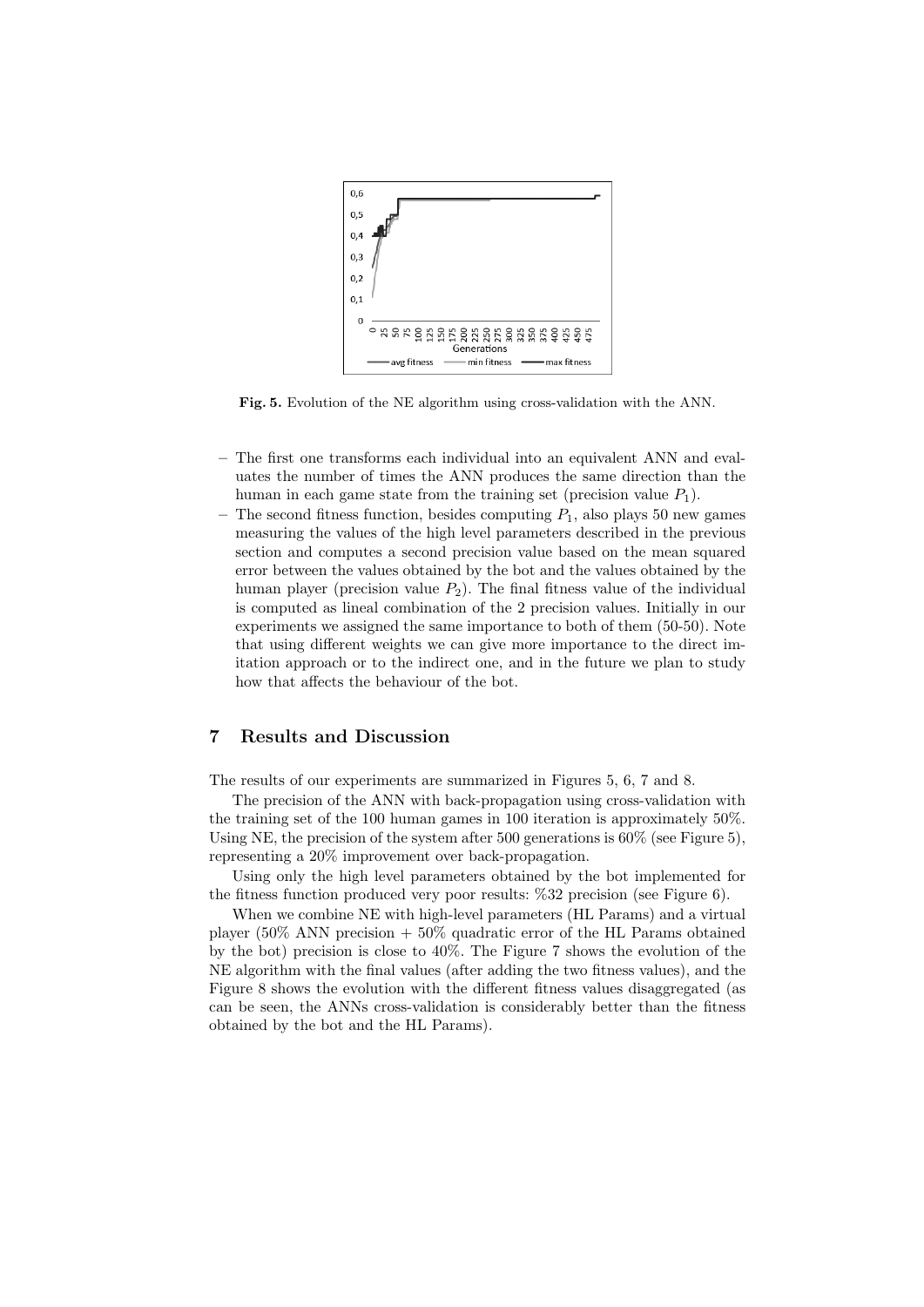

Fig. 6. Evolution of the NE algorithm using the HL Params obtained by the bot.





Fig. 7. Evolution (min., max. and average precision) of the NE algorithm using cross-validation with the ANN and the HL Params.

Fig. 8. Breakdown of the different fitness values in the evolution of the NE algorithm.

At this preliminary stage in the system development, ANN virtual player is an incompetent player. It easily enters in non-sense cycles, losing the game really soon. It chooses non-accessible tiles frequently, which shows there is plenty of room for improvement.

Although the NE improves the ANN back-propagation training results in a 20%, we think that before using the NE approach it is important to improve our ANN-only version. 50% of precision is a low value for just 4 directions available to the virtual player.

As part of our experiments we tried to complicate the ANNs topology by adding more neurons in the hidden layer but this did not produced better results, rather the opposite, precision was significantly worse. Despite this, We think the topology of the network should be reconsidered, because it is very simple right now.

Results achieved using only the HL Params obtained by the bot suggest that the controller is not able to play in a minimally acceptable way. As said, this is because it enters easily in cyclical states being unable to explore the level without getting stuck soon, so until this controller is not more competent there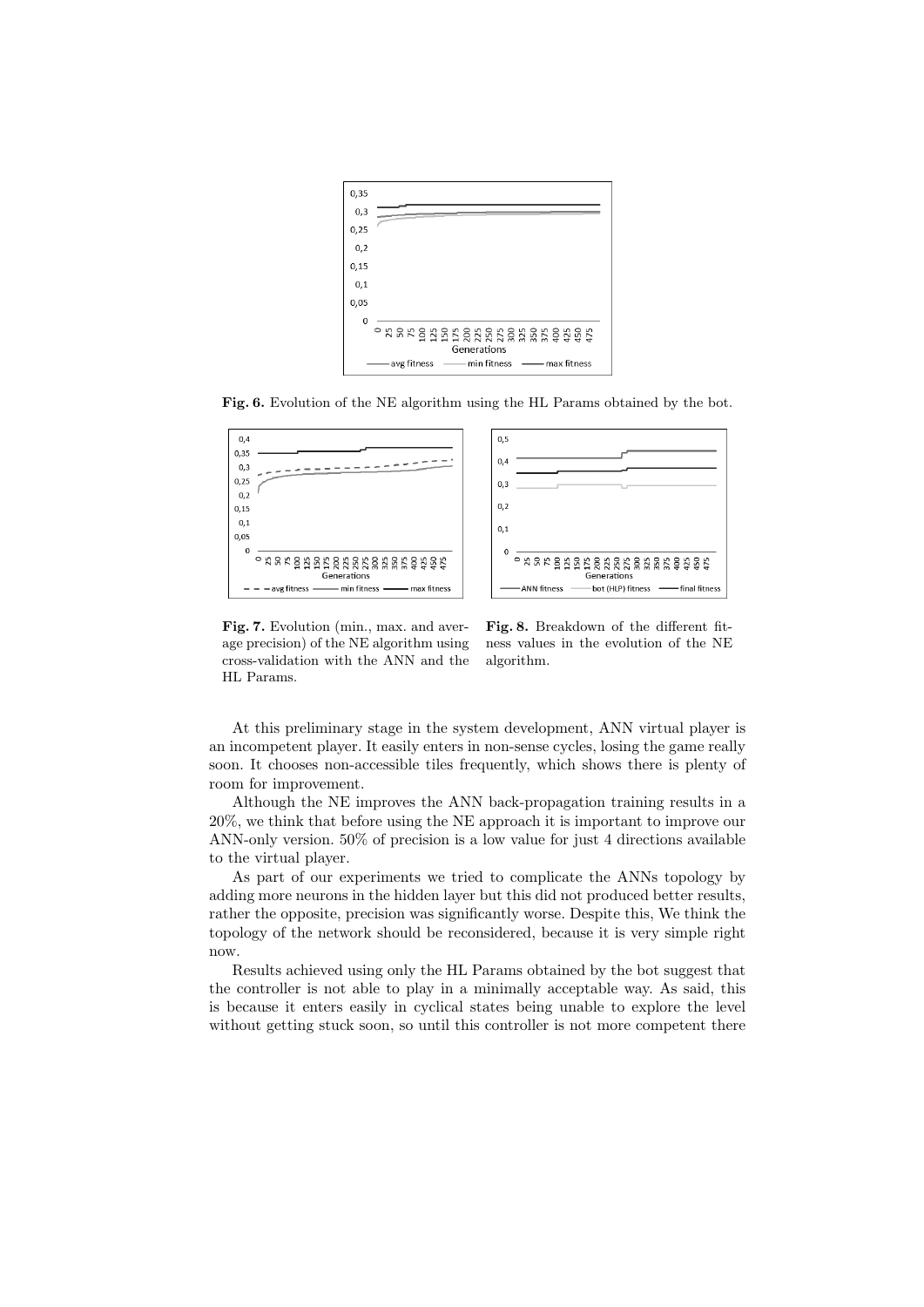is little point to measure these parameters. In addition, the accuracy obtained when using both fitness  $(40\%)$  is due in part to the fitness obtained by the bot.

The train set used for these experiments is also not complex enough for learning (34.000 game states are traced in our 100 game sessions, but only 600 are different), so we have plans to enrich it.

# 8 Conclusions

As part of our research on simulating human play in video games, we are working on training virtual players using Neuroevolution. In our work we use classic arcade Ms. Pac-Man as testbed to compare two different methods. First one uses raw data extracted directly from human traces, while second one also considers more elaborated and abstract parameters as the final score, the average distance to the closest ghost or the number of times the player turns and changes its route.

Our findings suggest that it is necessary to establish a reasonable performance level for automatic controllers before comparing virtual and human players from an external point of view. A significant level of competence in the basics of the game and its strategy seems to be a prerequisite for starting any training for human-like imitation.

It also seems necessary to extend the information on the domain of the game state, as our 7 x 7 window representation does not take into account any type of information outside its tiles. Thus the network does not know if there is an important amount of pills more than 3 tiles away from Ms. Pac-Mans position. A solution for this would be to extend the size of the window (extending significantly the entries in the ANNs) or adding some extra information to the state (for example the number of pills and ghosts in each external quadrant to the window).

We assume that an improved game state representation will mean significant changes in the accuracy of the ANN but also a more complex configuration in the network will have a big impact. So rethink the topology of the ANN will be an important point to consider.

Once the ANN obtained better results, we would improve the bot extending its logic to play in a more competent way, and then measure the HL Params obtained in the fitness function of the NE algorithm.

Another field of study we want to address is using NEAT (NeuroEvolution of Augmenting Topologies) to make the NE not only evolve the weights of the ANN but also its structure [10]. Probably we are also going to explore other areas of machine learning, as Reinforcement Learning, which is a promising technique different to standard supervised learning.

#### Acknowledgements

Antonio A. Sánchez-Ruiz would like to thank the support of the Spanish Ministry of Economy and Competitiveness under grant TIN2014-55006-R.